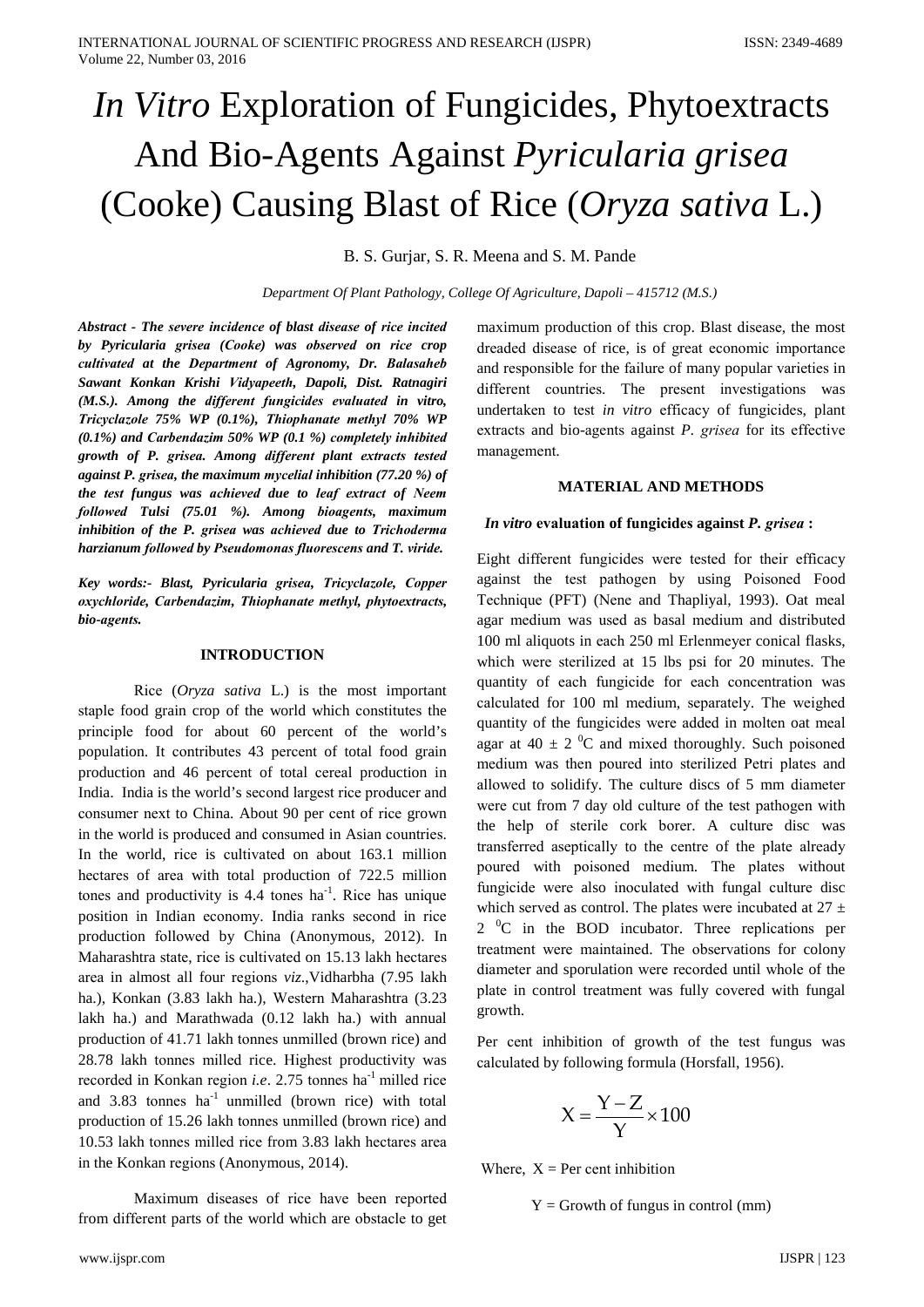## $Z =$  Growth of fungus in treatment (mm)

## Efficacy of phytoextracts against P. grisea:

The plant extracts of neem, tulsi, sadafuli, ginger, turmeric, garlic, onion and glyricidia were used during the studies. Aqueous phytoextracts were obtained as per the method described by Bhatti (1988). Hundred gram fresh plant materials were washed thoroughly with sterile distilled water and ground well in 100 ml distilled sterile water. The macerate was filtered through sterilized double layered muslin cloth and centrifuged at 4000 rpm for 5 minutes. After centrifuging, the supernatant was then filtered through filter paper. Extracts thus obtained were passed through Sintered glass filter separately to avoid bacterial contamination. This formed the standard plant extract solution  $(100\%)$ .

The effect of plant extracts on mycelial growth was studied by 'Poisoned Food Technique' (Nene and Thapliyal, 1993). All the plant extracts were tested at 10 per cent concentration against the test pathogen using oat meal agar as a basal medium. Three replications of each treatment were maintained. The observations on colony diameter of the fungus were recorded when Petri plate in control treatment was fully covered with mycelial growth.

# Efficacy of bioagents against P. grisea:

The laboratory experiment was conducted with bioagents viz., Trichoderma harzianum, T. viride and Pseudomonas *fluorescens* (bacterial bio-agent) against the causal fungus P. grisea.

The trial was conducted by using dual culture technique in which the fungal discs of 5 mm diameter were placed in a Petri plate in such a way that both the organisms in the plate will get equal opportunity for growth. For testing of P. fluorescens streaking method were followed.

Each treatment was replicated three times. The plates were then incubated at room temperature  $(27 \pm 2^{\circ}\text{C})$  for seven days. The observations on colony diameter of the test fungus were recorded seven days after inoculation when Petri plate in control treatment was fully covered with mycelial growth of the test pathogen.

Per cent inhibition of growth of the test fungus was calculated by using formula as mentioned previously (Horsfall, 1956).

# **RESULTS AND DISCISSION**

# In vitro evaluation of fungicides against P. grisea:

Among the different fungicides tested under in vitro conditions, Tricyclazole 75% WP (0.1%), Thiophanate methyl 70 % WP (0.1%) and Carbendazim 50 % WP (0.1 %) were completely inhibited the mycelial growth and conidia formation of P. grisea, which was significantly superior to rest of the treatments.

It was followed by Mancozeb (87.67%), Copper hydroxide (83.07%), Copper oxychloride (80.69%) and Zineb  $(80.58\%)$ . Captan  $(72.77\%)$  was found to be the least effective fungicide. The findings are in agreement with those reported by Hossain and Kulkarni (2001), Joshi and Mandokhot (2002), Vijay (2002) and Bhojyanaik et al. (2014), who also reported Tricyclazole, Thiophanate methyl, Carbendazim, Mancozeb, and Copper hydrocide the most effective fungicides against P. grisea.

## In vitro evaluation of phytoextracts against P. grisea:

All the plant extracts tested at 10 per cent concentration were found significantly effective in inhibiting the mycelial growth of P. grisea. Maximum per cent inhibition of P. grisea over control was achieved due to leaf extract of Neem (77.20%) and was significantly superior over rest of the treatments and was at par with leaf extract of Tulsi with 75.01 per cent inhibition of test pathogen over control. These were followed by extracts of Glyricidia, Garlic, Turmeric, Ginger and Sadafuli which showed 60.21, 59.47, 56.59, 37.26 and 36.31 per cent inhibition, respectively over control. Onion was found to be least effective phytoextract in inhibiting the mycelial growth of the test pathogen which recorded only 33.22 per cent inhibition over control. The results on effectiveness of plant extracts under study are in conformity with those reported by Jayashree et al. (2000) and Kamalakannan et al.  $(2001)$ . Jamal et al.  $(2012)$  reported that each 50 gm of neem leaves, Calatropis leaves and garlic bulbs were used 1, 2 and 4 ml /15ml, separately. The higher concentration (4 ml/15ml) of neem extract was highly effective in checking the mycelial growth of P. grisea (20.58 mm). Hossain and Kulkarni (2001) reported that Azadirachta indica was most effective phytoextracts to inhibit the growth of P. grisea. Kapoor et al. (2014) found that Ocimum sanctum (Tulsi) and Aegle marmelos (Bael) were very effective in blast control.

## In vitro evaluation of bio-agents against P. grisea :

The present study revealed that Trichoderma harzianum showed maximum (83.69%) inhibition of P. grisea over control which was followed by Pseudomonas fluorescens The treatment with T. viride resulted in 76.67  $(77.03\%)$ . and 64.81 per cent inhibition of P. grisea over control at periphery and at center, respectively. The above findings are in close conformity with the results of Agrios (1988) and Soytong (1991) who recorded maximum inhibition of P. grisea by T. harzianum. Similarly, Hossain and Kulkarni (2001), who tested the efficacy of, T. viride, T. harzianum, T. koningii, Gliocladium virens and P. fluorescens against P. grisea which was prominently, inhibited the mycelial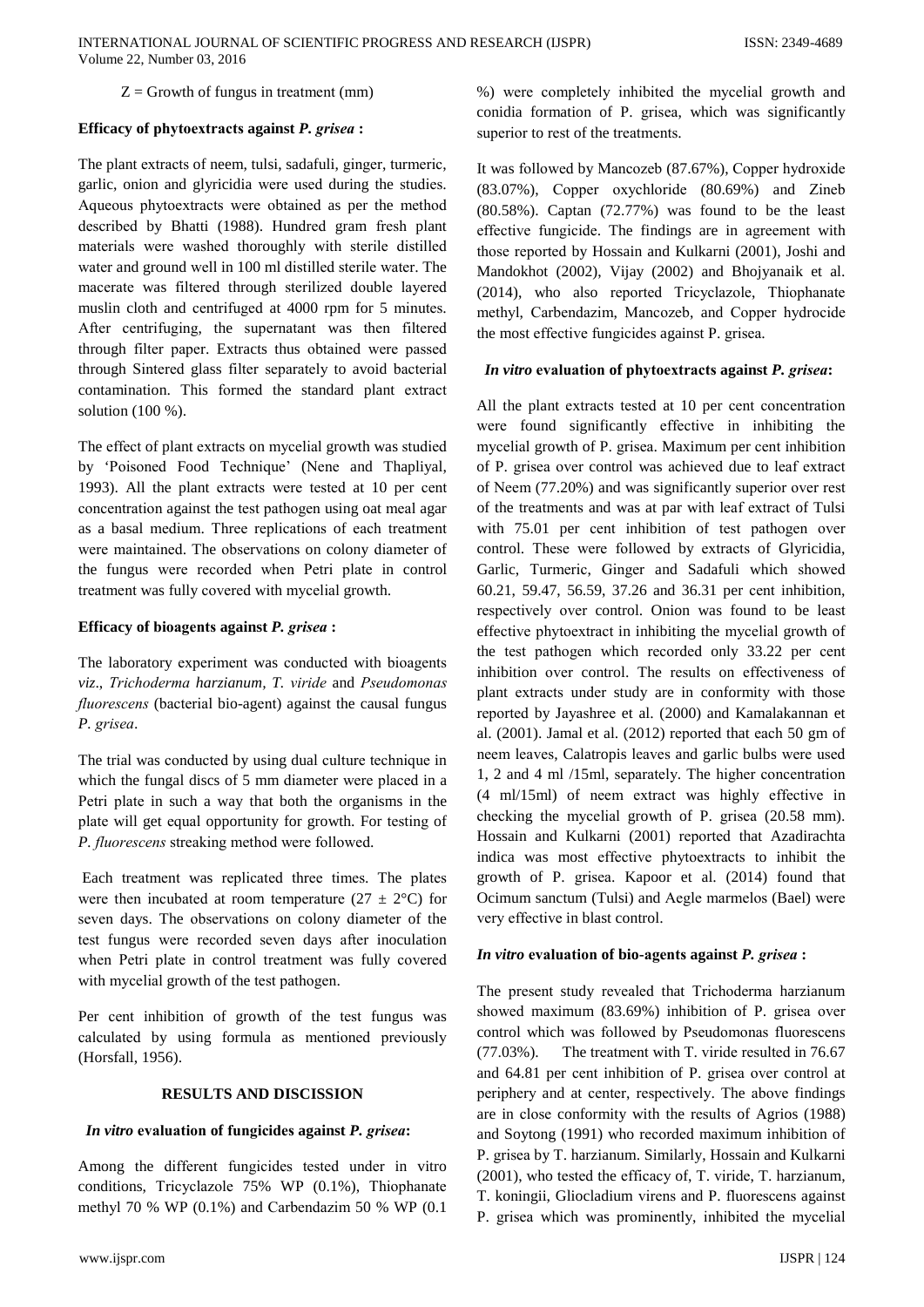growth of P. grisea under laboratory conditions following the dual culture technique. Ali et al. (2002) studied the highest severity of leaf blast was found due to treatment by T. harzianum followed by T. viride and P. fluorescens. The present findings are also in line with the results of Jamal et al. (2012).

#### **REFERENCES**

- Agrios, G. N., 1988. Plant pathology (3rded.) Academic press.  $[11]$ New York, 803p.
- [2] Ali Anwar; Bhat, G. N. and Singhara, G. S., 2002. Effect of seed treatment through bioagents and blitox on incidence of leaf blast disease (Magnaporthe grisea) and seedling growth of rice under temperate conditions. New Agriculturist. 13(1/2): 45-47.
- Anonymous, 2012. https://www.eands.dacnet.nic.in.  $\left[3\right]$
- Anonymous, 2014. Annual Maharashtra State Rice  $[4]$ Workshop Progress Report held during 4-5 March, 2014.pp. 12.
- $\lceil 5 \rceil$ Bhatti, B.S., 1988. Utilization of toxic plants for control of nematode pest of economic crop. Final technical report, April, 1993 to March 31, 1998, HAU, Hisar, India.pp. 56.
- Bhojyanaik, V. K.and Jamadar, M. M., 2014. In vitro  $[6]$ bioassay of different fungicides against blast of pearl millet caused by Pyricularia grisea (Cooke) Sacc. Karnataka J. Agric. Sci. 27(1): 88-90.
- Horsfall, J. G., 1956. Principles of fungicidal action.  $\lceil 7 \rceil$ Chronica Botanica Co., USA.
- Hossain, M. M. and Kulkarni, S., 2001. In vitro evaluation [8] of biological agents against blast disease of rice. Plant Pathology Newsletter.20: 7-8.
- $[9]$ Hossain, M. M. and Kulkarni, S., 2001. In vitro evaluation of fungicides and neem-based formulations against blast of

#### Table 1. In vitro efficacy of fungicides on P. grisea

| rice. J. Maharashtra Agri. Universities. 26(2): 151-153. |  |  |  |
|----------------------------------------------------------|--|--|--|
|                                                          |  |  |  |

- [10] Jamal, U. H.; Lodhi, A. M.; Pathan, M. A.; khanzada, M. A. and Serwar S. G., 2012. In vitro evaluation of fungicides, plant extracts and bio-control agents against rice blast pathogen Magnaporthe oryzae Couch. Pak. J. Bot., 44(5): 1775-1778.
- [11] Jamal, U. H.; Lodhi, A. M.; Pathan, M. A.; Khanzada, M. A. and Serwar S. G., 2012.In vitro evaluation of fungicides, plant extracts and bio-control agents against rice blast pathogen Magnaporthe oryzae Couch. Pak. J. Bot., 44(5): 1775-1778.
- [12] Jayashree, K.; Rajeswari, E. and Thiribhuvanamala, G., 2000. Effect of plant extracts on the spore germination of rice blast pathogen. *Madras Agric. J.* 87(1/3): 144-146.
- [13] Joshi, M. S.and Mandokhot, A. M., 2002. Efficacy and economics of tricyclazole (75 WP) in control of leaf blast of rice. Annals of Pl. Protec. Sci. 10(2): 392-393.
- [14] Kamalakannan, A.; Shanvnugam, V. and Surendran, M., 2001. Effect of plant extracts on susceptibility of rice seedlings to blast disease and consequent biochemical changes in rice plant. Zeitschrift fur pflanzenkrankheiten und pflanzenschutz.108 (5): 536-543.
- [15] Kapoor, P. and Katoch, A., 2014. Past, present and future of rice blast management. Plant Science Today. 1(3):165-173.
- [16] Nene, Y.L. and Thapliyal, P. N., 1993. Fungicides in plant disease control. OXFORD & IBH Publ., pp. 413.
- [17] Soytong, K., 1991. Biological control of rice blast pathogen coating seeds with Cheatomium cochiliodes and C. cuniculorum. R.P.P.70(5): 341.
- [18] Vijay, M. 2002. Field evaluation of fungicides against blast disease of rice. Indian J. of Pl. Protec. 30(2):205-206.

| Sr. No.        | Fungicide                 | Conc. $(\% )$ | Mean colony dia.(mm) | Per cent inhibition |
|----------------|---------------------------|---------------|----------------------|---------------------|
| $T_{1}$        | Copper oxychloride 50% WP | 0.25          | 17.36                | 80.69               |
| T <sub>2</sub> | Mancozeb 75% WP           | 0.25          | 11.56                | 87.67               |
| $T_3$          | Copper hydroxide 77% WP   | 0.2           | 15.23                | 83.07               |
| T <sub>4</sub> | Tricyclazole 75% WP       | 0.1           | 0.00                 | 100.00              |
| $T_5$          | Captan 50% WP             | 0.2           | 24.5                 | 72.77               |
| $T_6$          | Thiophanate methyl 70% WP | 0.1           | 0.00                 | 100.00              |
| $T_7$          | Zineb 75% WP              | 0.25          | 17.46                | 80.58               |
| $T_8$          | Carbendazim 50% WP        | 0.1           | 0.00                 | 100.00              |
| T <sub>9</sub> | Control                   |               | 90.0                 |                     |
|                | $S.Em +$                  |               | 0.24                 |                     |
|                | C.D. at $1\%$             |               | 0.98                 |                     |